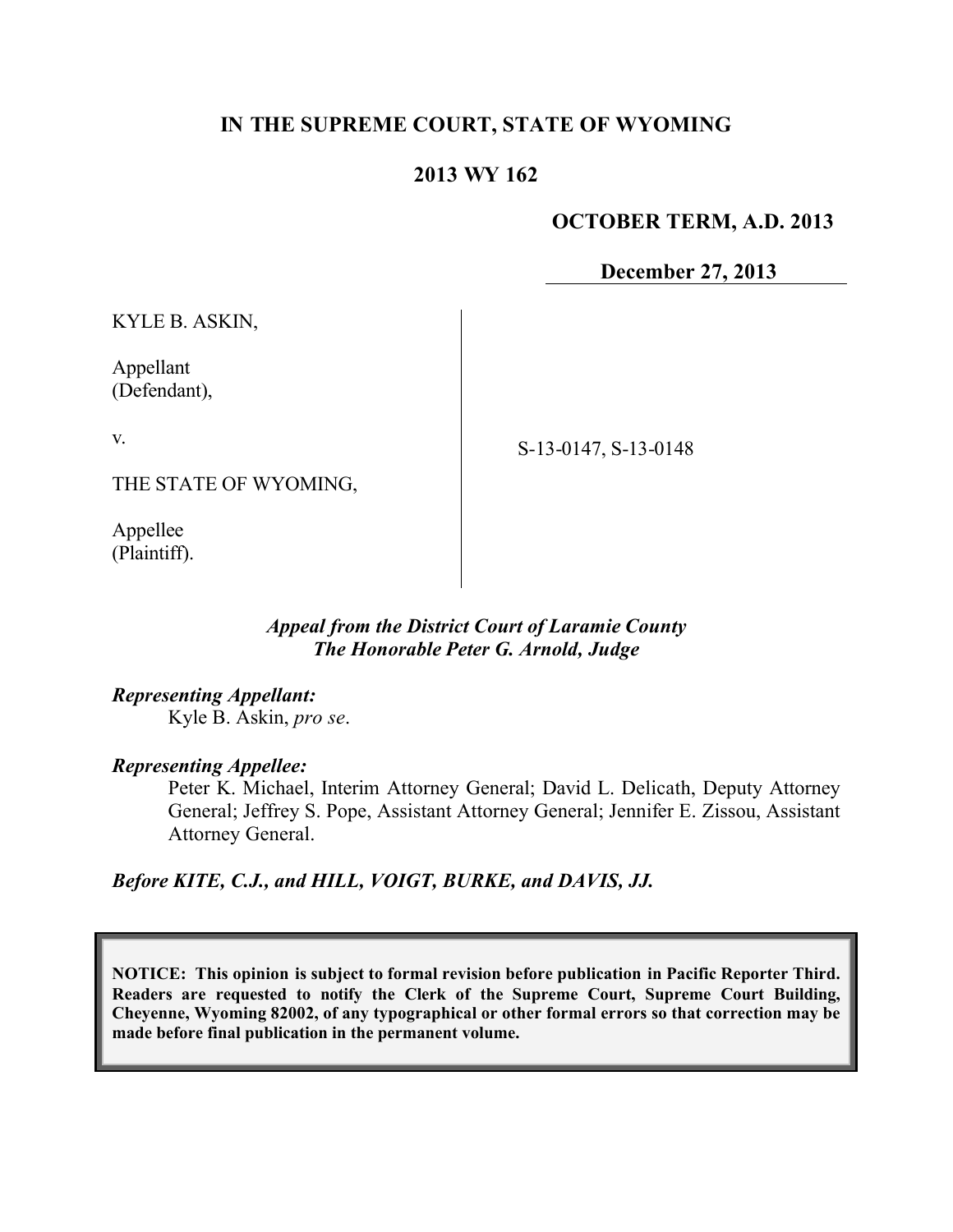## **VOIGT, Justice.**

[¶1] The appellant pled guilty to two counts of failure to register as a sex offender and received concurrent sentences of two to four and four to six years. The district court suspended the sentences, however, and imposed eight years probation. The appellant did not adhere to the terms of his probation, resulting in the State charging him with escape and seeking to revoke his probation. The district court revoked the appellant's probation and reimposed the suspended sentence for failure to register. The appellant then pled guilty to the crime of escape and was sentenced to three to seven years, which was suspended in favor of four years probation to be served consecutively to the separate reimposed sentence. The appellant filed a motion to correct an illegal sentence, which was denied by the district court.

[¶2] The appellant filed two separate appeals. However, both arise from the same set of facts, proceedings, district court, and are premised upon an identical issue. Accordingly, the appeals were consolidated. We affirm.

## **ISSUE**

[¶3] Did the district court abuse its discretion by denying the appellant's motion to correct an illegal sentence?

#### **FACTS**

[¶4] In 2007, the appellant pled guilty to failing to register as a sex offender in violation of Wyo. Stat. Ann. § 7-19-307 (LexisNexis 2007). However, he failed to appear for his sentencing hearing. Consequently, the State filed an additional charge of failure to register as a sex offender for the ensuing period and a warrant was issued for his arrest. After the appellant was arrested, the district court sentenced him to concurrent terms of two to four years and four to six years, respectively. The district court opted to suspend those sentences and placed the appellant on supervised probation for eight years. As part of his probation, the appellant was required to complete an Adult Community Corrections Program at the Cheyenne Transitional Center.

[¶5] Before completing his probation, the appellant left the Cheyenne Transitional Center, prompting the State to charge him with escape in violation of Wyo. Stat. Ann. § 7-18-112 (LexisNexis 2009). Because of this new violation, the State also sought to revoke his probation. The district court revoked probation and reimposed the suspended prison sentence of four to six years relating to the failure to register charge. On the new charge of escape, the appellant pled guilty and was sentenced to three to seven years imprisonment. The district court suspended his new sentence in favor of four years supervised probation, which he would serve consecutive to the reimposed sentence for failure to register as a sex offender.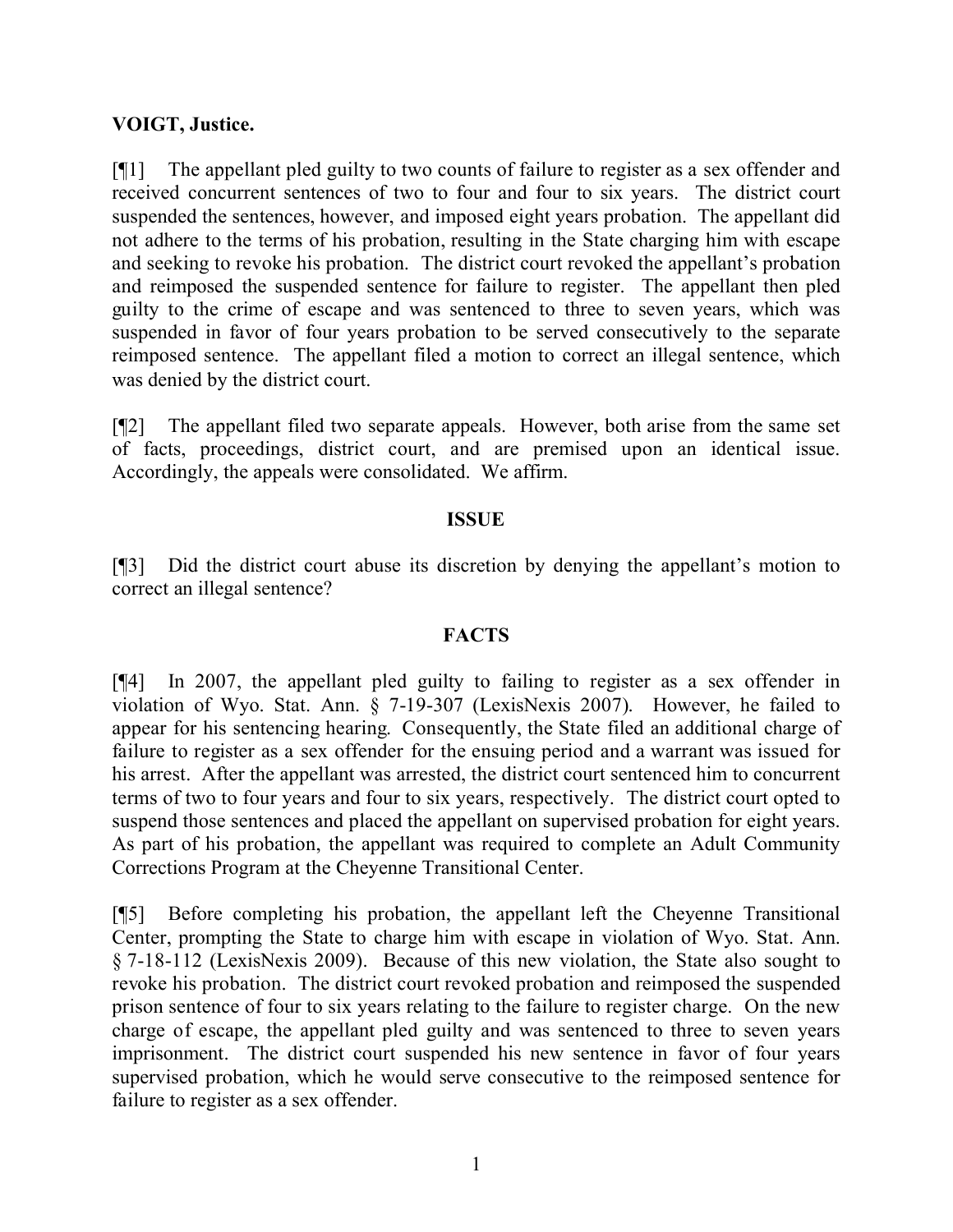[¶6] The appellant filed a motion to correct an illegal sentence. He challenged the district court's authority to impose the underlying prison sentence on his offender registration charge followed by a consecutive term of probation for the subsequent escape offense. The district court denied the motion, ruling the sentence imposed was legal. This appeal is based upon the denial of that motion.

#### **STANDARD OF REVIEW**

[¶7] A district court's denial of a motion to correct an illegal sentence is reviewed for an abuse of discretion. *McDaniel v. State*, 2007 WY 125, ¶ 6, 163 P.3d 836, 838 (Wyo. 2007). However, this discretion is limited to a determination by the district court concerning the sentence's legality. *Id.* A sentence is illegal when it exceeds statutory limits, imposes multiple terms of imprisonment for the same offense, or otherwise violates constitutions or the law. *Ferguson v. State*, 2013 WY 117, ¶ 8, 309 P.3d 831, 833 (Wyo. 2013).

## **DISCUSSION**

[¶8] The appellant contends his sentence is illegal because the district court is without authority to "mix a [s]entence of imprisonment and probation." He argues the district court cannot impose the underlying prison sentence for his sex offender registration charge and then sentence him to a consecutive term of probation for the subsequent escape offense. In support of his argument, the appellant relies on *Yates v. State*, 792 P.2d 187 (1990).

[¶9] In *Yates*, the defendant was convicted of three counts of delivering a controlled substance to a minor and one count of possession with intent to deliver. 792 P.2d at 188. He was sentenced to concurrent terms of two to four years for Counts I, II, and IV. *Id*. Regarding Count III, the district court suspended the sentence for a period of ten years, and placed the defendant on probation during that period of time. *Id.* It ordered the probation to be served consecutively to the sentence of incarceration imposed on the other three counts. *Id.* After serving his time for the first three counts, the defendant violated the terms of his probation. *Id.* at 189. Consequently, the district court revoked probation and imposed a sentence of two to eight years for the previously suspended sentence. *Id.* On appeal, we concluded a delay in sentencing in excess of a calendar year from the date guilt is established is presumptively unreasonable. *Id*. at 191. The fundamental problem with the defendant's sentence was the imposition of consecutive sentences, then suspending the latter sentence in favor of a term of probation without imposing a specified time of incarceration for a violation of the probation. Thus, because the defendant's sentence for Count III was not imposed until after the revocation of his probation—approximately four years after his conviction—we determined the district